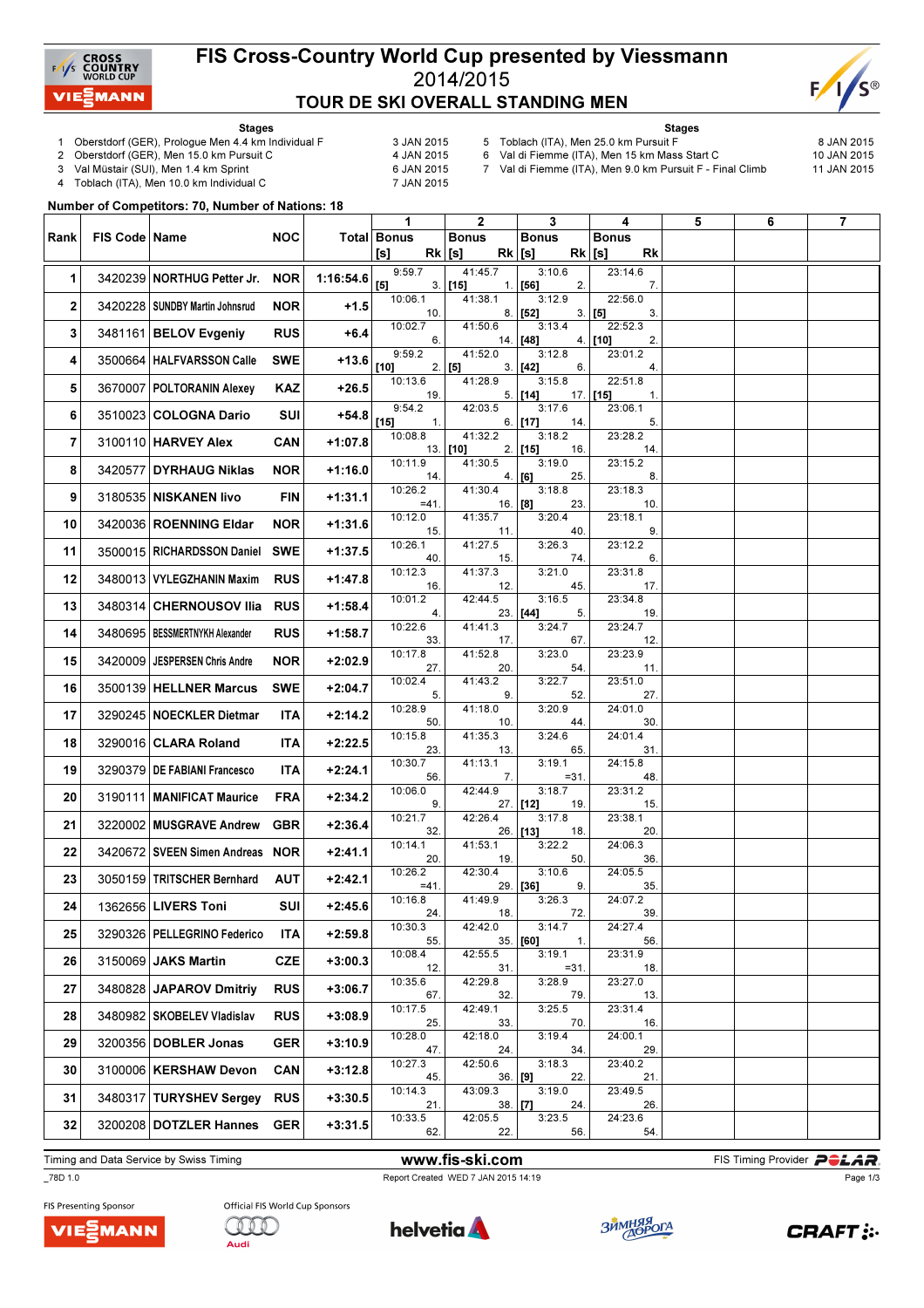### FIS Cross-Country World Cup presented by Viessmann 2014/2015 TOUR DE SKI OVERALL STANDING MEN



| <b>Total Bonus</b><br><b>NOC</b><br><b>Bonus</b><br><b>Bonus</b><br>Rank<br>FIS Code   Name<br><b>Bonus</b><br>$Rk$ [s]<br>$Rk$ [s]<br>$Rk$ [s]<br>[s]<br>Rk<br>10:30.8<br>3:26.3<br>24:02.9<br>42:26.2<br>3100190 BABIKOV Ivan<br><b>CAN</b><br>$+3:31.6$<br>33<br>57.<br>30.<br>73.<br>$=32.$<br>10:12.6<br>42:34.5<br>3:27.3<br>24:15.4<br>34<br>3200205   BOEGL Lucas<br><b>GER</b><br>$+3:35.2$<br>17.<br>25.<br>77.<br>47.<br>10:05.8<br>43:18.3<br>3:19.5<br>23:51.8<br>35<br>3510342 BAUMANN Jonas<br>SUI<br>$+3:40.8$<br>35.<br>8.<br>39.<br>28.<br>42:59.9<br>10:48.1<br>3:18.5<br>24:12.3<br>36<br>3500863   ANDERSSON Simon<br><b>SWE</b><br>$+3:54.2$<br>44. [30]<br>78.<br>12.<br>43.<br>10:13.5<br>43:33.5<br>3:23.1<br>23:40.6<br>37<br>3480533   VOLZHENTSEV Stanislav<br><b>RUS</b><br>$+3:56.1$ |  |
|--------------------------------------------------------------------------------------------------------------------------------------------------------------------------------------------------------------------------------------------------------------------------------------------------------------------------------------------------------------------------------------------------------------------------------------------------------------------------------------------------------------------------------------------------------------------------------------------------------------------------------------------------------------------------------------------------------------------------------------------------------------------------------------------------------------------|--|
|                                                                                                                                                                                                                                                                                                                                                                                                                                                                                                                                                                                                                                                                                                                                                                                                                    |  |
|                                                                                                                                                                                                                                                                                                                                                                                                                                                                                                                                                                                                                                                                                                                                                                                                                    |  |
|                                                                                                                                                                                                                                                                                                                                                                                                                                                                                                                                                                                                                                                                                                                                                                                                                    |  |
|                                                                                                                                                                                                                                                                                                                                                                                                                                                                                                                                                                                                                                                                                                                                                                                                                    |  |
|                                                                                                                                                                                                                                                                                                                                                                                                                                                                                                                                                                                                                                                                                                                                                                                                                    |  |
|                                                                                                                                                                                                                                                                                                                                                                                                                                                                                                                                                                                                                                                                                                                                                                                                                    |  |
| 55.<br>22.<br>18.<br>43.<br>3:23.5<br>24:30.9<br>10:18.9<br>42:37.5<br>1362947 PERL Curdin<br>$+3:56.2$<br>38<br>SUI                                                                                                                                                                                                                                                                                                                                                                                                                                                                                                                                                                                                                                                                                               |  |
| 28.<br>28.<br>57.<br>57.<br>10:20.7<br>43:01.6<br>3:19.9<br>24:13.6<br>1345875 GAILLARD Jean Marc<br><b>FRA</b><br>$+4:01.2$                                                                                                                                                                                                                                                                                                                                                                                                                                                                                                                                                                                                                                                                                       |  |
| 39<br>37.<br>38.<br>31.<br>44.<br>10:41.0<br>42:29.4<br>3:25.3<br>24:20.3                                                                                                                                                                                                                                                                                                                                                                                                                                                                                                                                                                                                                                                                                                                                          |  |
| 3200331   WICK Thomas<br><b>GER</b><br>$+4:01.4$<br>40<br>68.<br>52.<br>71.<br>34.<br>10:42.9<br>43:13.5<br>3:19.0<br>23:47.1                                                                                                                                                                                                                                                                                                                                                                                                                                                                                                                                                                                                                                                                                      |  |
| $+4:06.9$<br>41<br>3200229<br><b>TSCHARNKE Tim</b><br>GER<br>49. [1]<br>24.<br>73.<br>30.<br>10:19.5<br>43:17.5<br>3:24.6<br>24:06.8                                                                                                                                                                                                                                                                                                                                                                                                                                                                                                                                                                                                                                                                               |  |
| <b>BUL</b><br>$+4:13.8$<br>42<br>3090024<br><b>TSINZOV Veselin</b><br>29.<br>42.<br>66.<br>37.<br>10:46.9<br>42:40.9<br>3:24.5<br>24:20.2                                                                                                                                                                                                                                                                                                                                                                                                                                                                                                                                                                                                                                                                          |  |
| 43<br>3200121 KUEHNE Andy<br>GER<br>$+4:17.9$<br>77.<br>51.<br>41.<br>64.<br>10:57.3<br>43:24.8<br>3:17.3<br>23:45.8                                                                                                                                                                                                                                                                                                                                                                                                                                                                                                                                                                                                                                                                                               |  |
| 3200241 BING Thomas<br><b>GER</b><br>$+4:25.6$<br>44<br>86.<br>$53.$ [5]<br>26.<br>23.<br>10:56.9<br>42:57.7<br>3:24.3<br>24:07.4                                                                                                                                                                                                                                                                                                                                                                                                                                                                                                                                                                                                                                                                                  |  |
| 3390034 KARP Algo<br>EST<br>$+4:31.7$<br>45<br>84.<br>47.<br>62.<br>40.                                                                                                                                                                                                                                                                                                                                                                                                                                                                                                                                                                                                                                                                                                                                            |  |
| 10:34.7<br>43:14.8<br>3:23.0<br>24:22.0<br>1310470 KRECZMER Maciej<br><b>POL</b><br>$+4:39.9$<br>46<br>45.<br>53.<br>$=65$<br>53.                                                                                                                                                                                                                                                                                                                                                                                                                                                                                                                                                                                                                                                                                  |  |
| 10:27.4<br>3:24.2<br>43:26.8<br>24:16.5<br>47<br>1067291 DI CENTA Giorgio<br>ITA<br>$+4:40.3$<br>46.<br>46.<br>60.<br>49.                                                                                                                                                                                                                                                                                                                                                                                                                                                                                                                                                                                                                                                                                          |  |
| 10:36.0<br>43:55.2<br>3:20.8<br>23:47.3<br>3510366 SCHNIDER Ueli<br>48<br>SUI<br>$+4:44.7$<br>68.<br>56.<br>43.<br>25.                                                                                                                                                                                                                                                                                                                                                                                                                                                                                                                                                                                                                                                                                             |  |
| 10:03.2<br>44:09.8<br>3:22.6<br>24:04.3<br>3481132 LARKOV Andrey<br><b>RUS</b><br>$+4:45.3$<br>49<br>7.<br>52.<br>51.<br>34.                                                                                                                                                                                                                                                                                                                                                                                                                                                                                                                                                                                                                                                                                       |  |
| 10:32.0<br>43:30.1<br>3:35.3<br>24:02.9<br>3290266 PELLEGRIN Mattia<br><b>ITA</b><br>$+4:45.7$<br>50<br>59.<br>50.<br>82.<br>$=32.$                                                                                                                                                                                                                                                                                                                                                                                                                                                                                                                                                                                                                                                                                |  |
| 10:31.2<br>43:24.1<br>3:20.4<br>24:25.5<br>51<br>3500143 SVANEBO Anders<br><b>SWE</b><br>$+4:46.6$<br>58.<br>48.<br>41.<br>55.                                                                                                                                                                                                                                                                                                                                                                                                                                                                                                                                                                                                                                                                                     |  |
| 24:13.8<br>10:46.3<br>43:21.8<br>3:20.5<br>52<br>3500153 JOHANSSON Martin<br><b>SWE</b><br>$+4:47.8$<br>42.<br>45.<br>76.<br>51.                                                                                                                                                                                                                                                                                                                                                                                                                                                                                                                                                                                                                                                                                   |  |
| 10:15.0<br>44:26.2<br>3:19.8<br>24:08.6<br>53<br>3290007 HOFER David<br><b>ITA</b><br>$+5:15.0$<br>37.<br>22.<br>59.<br>42.                                                                                                                                                                                                                                                                                                                                                                                                                                                                                                                                                                                                                                                                                        |  |
| 10:17.7<br>44:37.3<br>3:19.1<br>24:39.8<br>$+5:21.3$<br>54<br>3530120   HAMILTON Simeon<br><b>USA</b><br>26.<br>61. [38]<br>8.<br>60.                                                                                                                                                                                                                                                                                                                                                                                                                                                                                                                                                                                                                                                                              |  |
| 10:28.3<br>44:19.4<br>24:33.8<br>3:23.9<br>$+5:50.8$<br>55<br>3530511 BJORNSEN Erik<br>USA<br>48<br>60.<br>59.<br>58.                                                                                                                                                                                                                                                                                                                                                                                                                                                                                                                                                                                                                                                                                              |  |
| 24:56.1<br>10:40.5<br>43:52.6<br>3:21.7<br>1323468 REHEMAA Aivar<br>EST<br>$+5:56.3$<br>56<br>69.<br>57.<br>47.<br>63.                                                                                                                                                                                                                                                                                                                                                                                                                                                                                                                                                                                                                                                                                             |  |
| 10:23.3<br>45:04.8<br>3:31.2<br>24:06.9<br>3200376 NOTZ Florian<br>57<br><b>GER</b><br>$+6:11.6$<br>65.<br>34.<br>80.<br>38.                                                                                                                                                                                                                                                                                                                                                                                                                                                                                                                                                                                                                                                                                       |  |
| 24:14.0<br>10:26.6<br>45:09.8<br>3:21.9<br>58<br>3180557 HYVARINEN Perttu<br><b>FIN</b><br>$+6:17.7$<br>67.<br>43.<br>48.<br>46.                                                                                                                                                                                                                                                                                                                                                                                                                                                                                                                                                                                                                                                                                   |  |
| 10:34.4<br>24:44.4<br>45:20.2<br>3:16.5<br>$+6:20.9$<br>59<br>3430103 STAREGA Maciej<br>POL<br>73. [40]<br>63.<br>61.<br>7.                                                                                                                                                                                                                                                                                                                                                                                                                                                                                                                                                                                                                                                                                        |  |
| 3:32.8<br>10:28.8<br>45:19.1<br>24:19.4<br>1106867 BAJCICAK Martin<br><b>SVK</b><br>60<br>$+6:45.5$<br>49.<br>70.<br>81.<br>50.                                                                                                                                                                                                                                                                                                                                                                                                                                                                                                                                                                                                                                                                                    |  |
| 10:57.0<br>3:24.2<br>44:51.3<br>24:35.3<br>61<br>3050179 HAUKE Max<br>$+6:53.2$<br>AUT<br>85.<br>71.<br>61.<br>59.                                                                                                                                                                                                                                                                                                                                                                                                                                                                                                                                                                                                                                                                                                 |  |
| 10:40.9<br>45:04.2<br>3:17.4<br>24:51.7<br>3510417 KAESER Erwan<br>SUI<br>$+6:55.6$<br>62<br>68. [4]<br>27.<br>62.<br>70.                                                                                                                                                                                                                                                                                                                                                                                                                                                                                                                                                                                                                                                                                          |  |
| 10:43.4<br>44:45.1<br>3:24.5<br>25:23.0<br>3190105   PERRILLAT BOITEUX Ivan<br>63<br>FRA<br>+7:21.4                                                                                                                                                                                                                                                                                                                                                                                                                                                                                                                                                                                                                                                                                                                |  |
| 66.<br>63.<br>69.<br>74.<br>10:34.5<br>46:39.0<br>3:16.5<br>24:07.5<br>3510351 FURGER Roman<br>$+7:32.9$<br>64<br>SUI                                                                                                                                                                                                                                                                                                                                                                                                                                                                                                                                                                                                                                                                                              |  |
| 64.<br>$84.$ [10]<br>21.<br>41.<br>10:57.5<br>45:19.6<br>3:25.5<br>24:57.2<br>3390101 RANKEL Raido<br>65<br><b>EST</b><br>$+7:45.2$                                                                                                                                                                                                                                                                                                                                                                                                                                                                                                                                                                                                                                                                                |  |
| 87.<br>69.<br>74.<br>64.<br>10:55.9<br>45:49.6<br>3:25.8<br>24:57.7<br>3390103 TAMMJARV Karel<br>EST<br>$+8:14.4$<br>66                                                                                                                                                                                                                                                                                                                                                                                                                                                                                                                                                                                                                                                                                            |  |
| 83.<br>79.<br>71.<br>65.<br>46:13.3<br>3:26.6<br>24:57.8<br>10:42.4<br>3700049 MLYNAR Peter<br><b>SVK</b><br>$+8:25.5$<br>67<br>72.<br>82.<br>75.<br>66.                                                                                                                                                                                                                                                                                                                                                                                                                                                                                                                                                                                                                                                           |  |

Timing and Data Service by Swiss Timing **Example 20 and The Ski.com** FIS Timing Provider **PCLAR** 

# \_78D 1.0 Report Created WED 7 JAN 2015 14:19

FIS Presenting Sponsor VIEZMANN

E<sub>/</sub>/<sub>S</sub> CROSS<br>E//S COUNTRY

VIE<sup>S</sup>MANN









Page 2/3